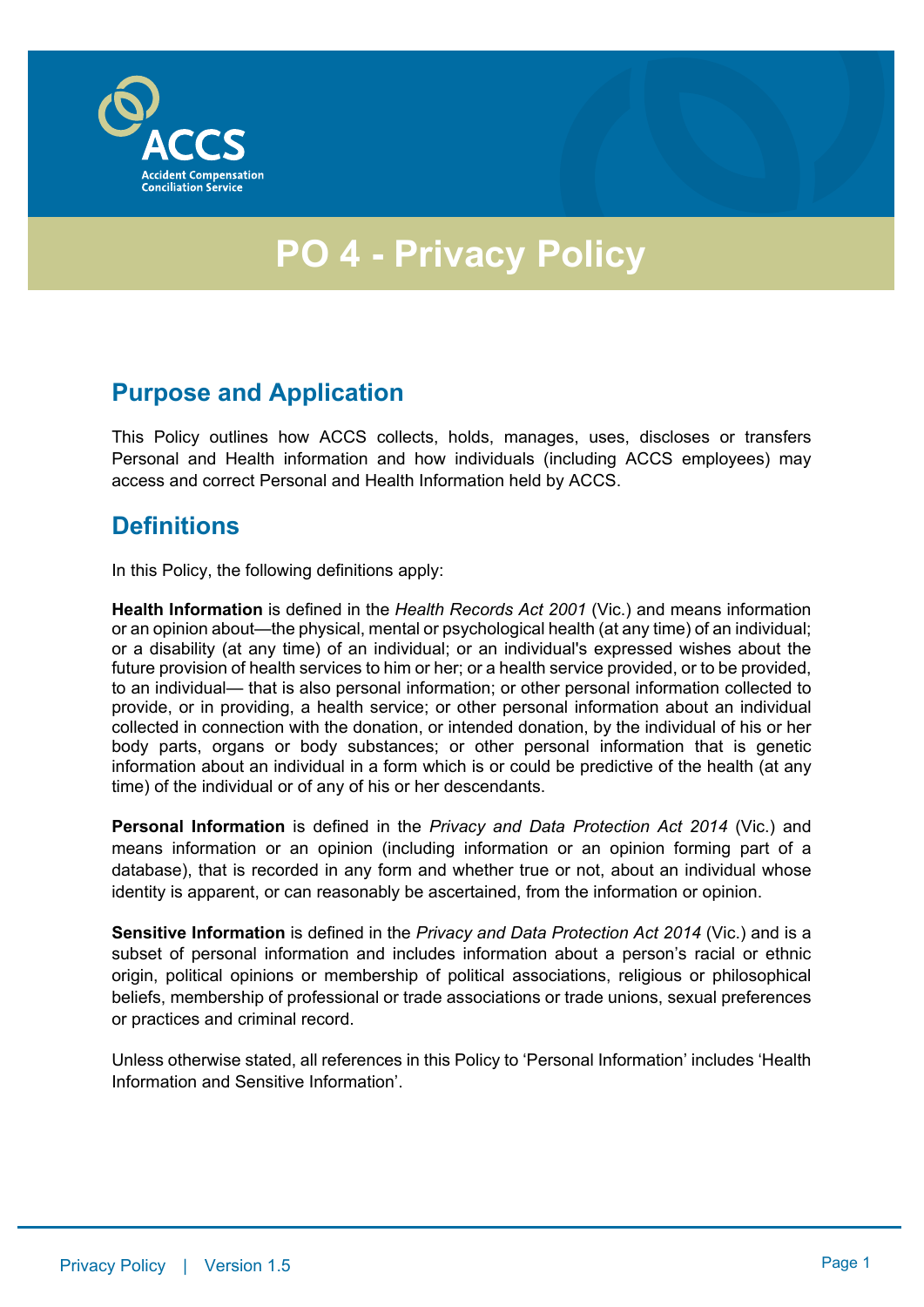# **Functions and Activities of ACCS**

ACCS collects and handles Personal Information and Health Information in the exercise of its functions and activities in accordance with the Privacy and Data Protection Act 2014 (Vic.) and the Health Records Act 2001 (Vic.). The following list broadly describes the functions and activities for which ACCS collects, holds, uses and discloses Personal and Health Information:

- 1. Providing conciliation services for the purposes of the *Workplace Injury Rehabilitation and Compensation Act 2013* (Vic.) and the *Accident Compensation Act 1985* (Vic.)*.* In particular, ACCS collects Personal and Health Information to enable ACCS to conduct conciliations for individuals who have requested that ACCS provide this service through the completion of a 'Request for Conciliation form'.
- 2. Dealing with enquiries, feedback and complaints from the general public.
- 3. Processing requests for access to documents or information under the *Freedom of Information Act 1982* (Vic.) or ACCS' Freedom of Information Policy.
- 4. Managing ACCS' human resources and facilities, including employment and payroll related activities; and
- 5. Other administrative or incidental activities including procuring goods and services and complying with reporting requirements.

#### **Collection of Personal and Health Information**

ACCS collects Personal and Health Information for the purpose of performing the functions and activities described above.

The types of Personal Information ACCS routinely collects may include: name, date of birth, phone number, address, email address, gender, title, employment history, educational and professional qualifications, financial history, tax file number and salary and wage information.

The types of Health Information ACCS routinely collects may include: information such as symptoms or diagnosis and the treatment given, medical reports, specialist reports, test results, pharmaceutical prescriptions, certificates of capacity and clinical notes. The type of information ACCS collects will depend on the individual's interaction with ACCS and the information that may be necessary to resolve a dispute through conciliation. This may also include copies of accounts or receipts and payslips.

## **Collection of Personal and Health Information directly from an Individual**

ACCS collects Personal and Health Information directly from the individual to whom the information relates. For example, when the individual:

- 1. Completes a Request for Conciliation Form or is involved in a conciliation conference.
- 2. Provides feedback or makes an enquiry or information request to ACCS.
- 3. Applies for a job with ACCS.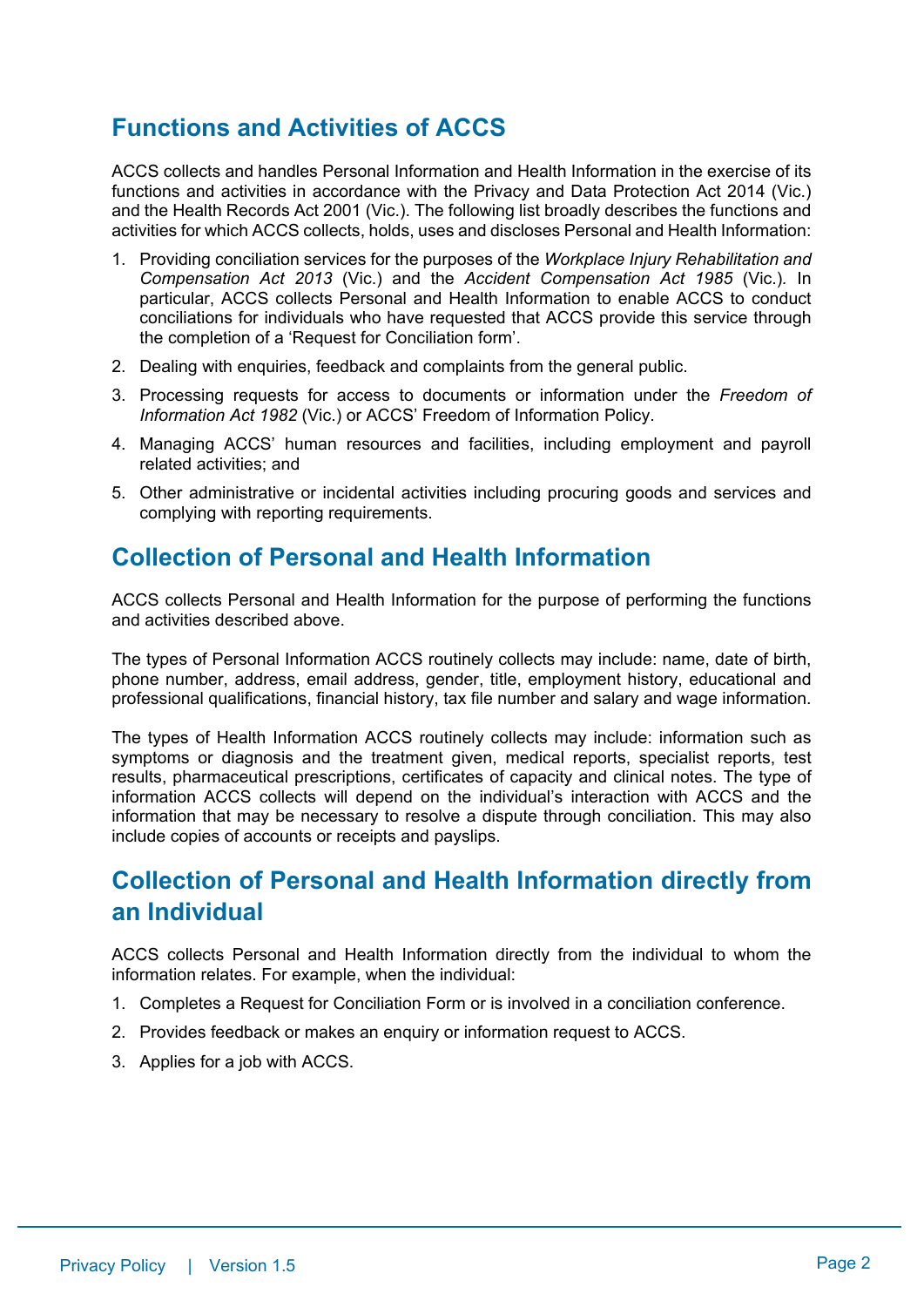## **Collection of Personal and Health Information from Third Parties**

ACCS also collects Personal and Health Information about an individual from other persons and sources including where:

- 1. This is required or authorised by or under an Australian law (such as the *Workplace Injury Rehabilitation and Compensation Act 2013*);
- 2. The individual has consented to the collection from someone other than the individual;
- 3. This is required or authorised by an Australian court or tribunal; or
- 4. It is not possible or is impractical to collect the information from the individual concerned.

ACCS may collect documents or information about a person from their employer or coworkers, from authorised agents of WorkSafe, self-insurers, medical and health service providers, union representatives and family members.

In managing ACCS' human resources, ACCS may also collect Personal and Health Information about ACCS' employees from third parties such as recruitment agencies and other ACCS employees.

## **Collection of Sensitive Information**

ACCS' functions and activities may also require ACCS to collect Sensitive Information about an individual. ACCS only collects Sensitive Information about an individual when:

- 1. The collection is required or authorised by or under an Australian law
- 2. The individual consents (including impliedly) to the collection and the information is reasonably necessary for, or directly related to, one or more of ACCS' functions or activities
- 3. The collection is required or authorised by or under an Australian court or tribunal order; or
- 4. The collection is necessary to prevent or lessen a serious threat to life, health or safety and the individual is incapable of giving consent to the collection.

#### **Use and disclosure of Personal and Health Information**

ACCS uses and discloses Personal and Health Information to carry out its functions and activities. Generally this means that ACCS will not use or disclose information except for the primary purpose for which the information was collected. However, in some cases ACCS may use or disclose information for another purpose, such as for a related and reasonably expected secondary purpose, or where the individual consents.

Generally, ACCS uses and discloses Personal and Health Information for the following primary purposes:

- 1. To process and assess a request for conciliation; or
- 2. To conduct a conciliation; or
- 3. For human resources purposes, including employment and payroll activities

ACCS may also use and disclose Personal and Health information for secondary purposes related to the conciliation process. For example, evaluating ACCS' conciliation processes for better case management in the future.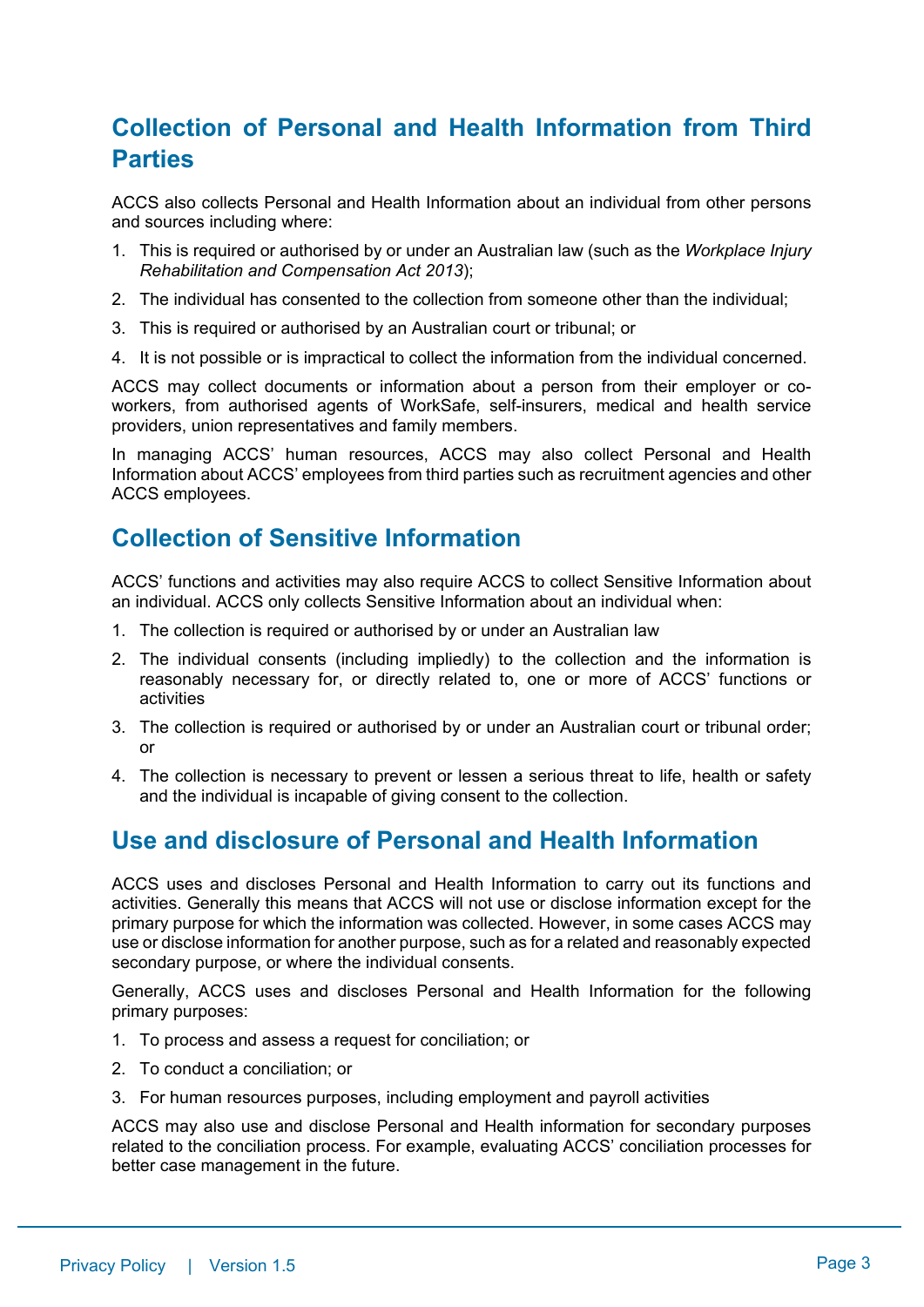In some cases, ACCS may disclose an individual's personal and health information to third parties, including:

- 1. A union;
- 2. A legal practitioner or a representative:
- 3. A family member (if nominated by that person to assist them with the conciliation);
- 4. Other parties to the conciliation;
- 5. Courts or tribunals where they are authorised to obtain it;
- 6. Other persons authorised by that individual or by law to receive it; and
- 7. ACCS contractors and service providers.

For example, when an individual completes a 'Request for Conciliation form', ACCS will provide a copy of the form to the individual's employer and a copy of the request (including all attachments) to the WorkSafe Agent or Self-Insurer.

Unless a Conciliation Officer is of the view that the provision of information will aggravate a dispute or result in a breach of confidence, medical and other ancillary information provided to a Conciliation Officer may be made available to parties to the conciliation who are legally entitled to receive the information (where appropriate) to enable the parties to understand each other's position.

### **Access to and Correction of Personal and Health Information**

ACCS will make any information it holds about an individual reasonably accessible to the individual, and will provide the information to the individual on reasonable request. In some circumstances, ACCS may ask that the request be made in writing to assist ACCS in identifying the relevant information or documents. For example, if you are making a request to access your Conciliation file, ACCS may request that you put your request in writing to enable ACCS to identify you.

ACCS will endeavour to maintain accurate records. ACCS will use best endeavours to correct the information promptly when an error is identified (either internally or by an external party).

Following receipt of a request for access or correction, ACCS will take steps to verify the identity of the individual before considering the request. Where appropriate, you may be asked to provide your name and address so that your identity can be verified.

ACCS will not release or provide access to information to a third party, unless:

- 1. It has been authorised to do so by the individual to whom the information relates;
- 2. It is permitted or required to do so by law; or
- 3. It is appropriate or required in the performance of a function of ACCS.

Requests for access to and/or correction of documents containing personal information held by ACCS will be handled in accordance with the *Freedom of Information Act 1982* (Vic.) (where appropriate) and should be addressed in writing to:

The Privacy Officer

Post: Accident Compensation Conciliation Service Level 2, 215 Spring Street, Melbourne 3000 GPO Box 251, Melbourne 3001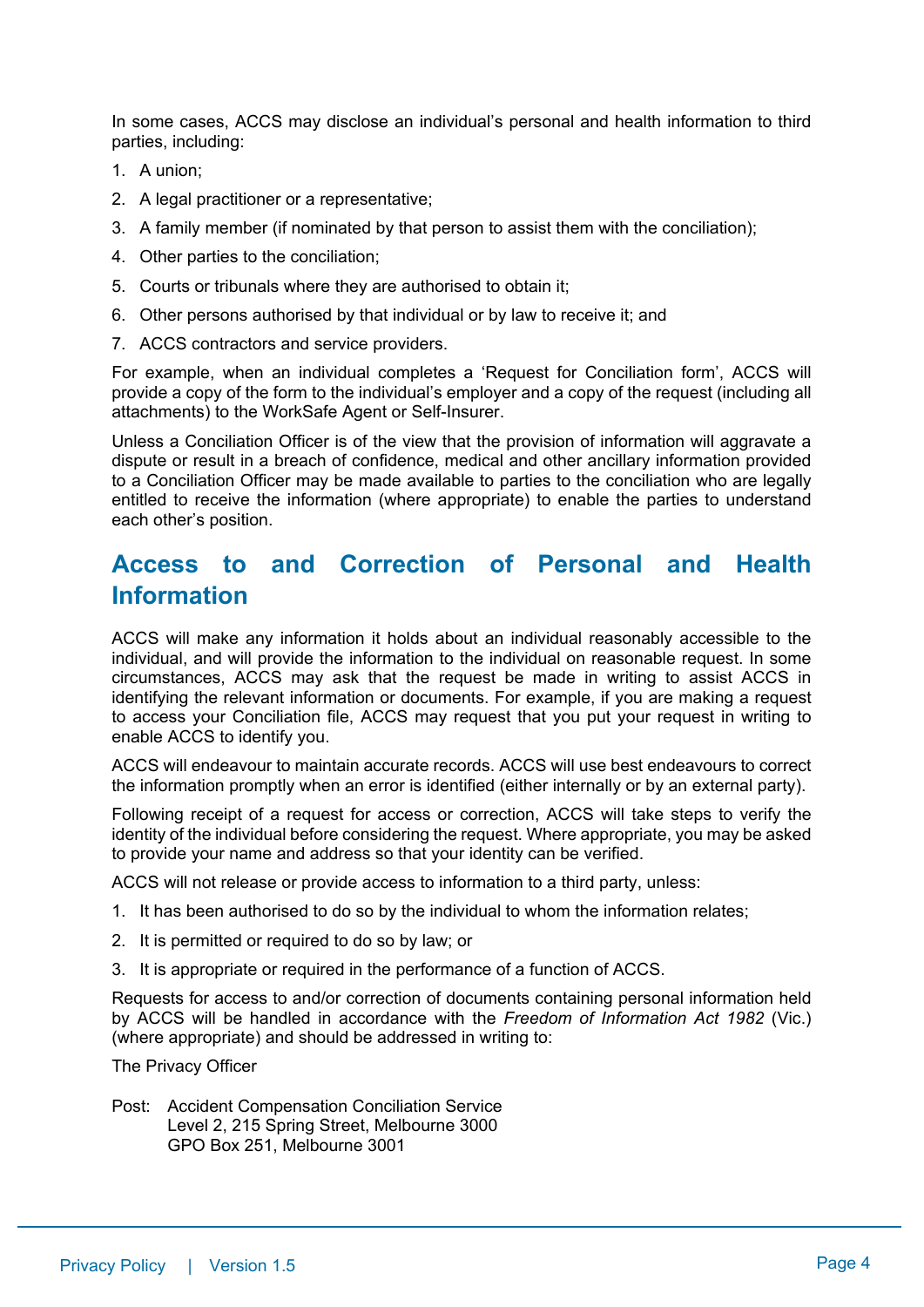## **Unique Identifiers**

ACCS may assign a unique identifier to a person if ACCS believes it is necessary to enable ACCS to carry out its functions efficiently, for example, a dispute reference number. ACCS will not use or disclose an identifier ACCS assigns to a person unless it is necessary for ACCS to fulfil its functions or its obligations to another organisation or where the disclosure is otherwise required or authorised by law. A dispute reference number may be disclosed to a number of parties including but not limited to employers, agents, self-insurers, a worker's legal representative, a treating health practitioner and other service providers.

## **Data Storage and Security**

ACCS has privacy and security measures in place that are consistent with the Victorian Protective Data Security Framework to avoid misuse, loss, unauthorised access, modification or disclosure of Personal or Health Information. ACCS Employees are bound by the applicable confidentiality clauses in the 'Code of Conduct for Victorian Public Sector Employees' and relevant employment contracts.

Where appropriate, ACCS will destroy or permanently de-identify Personal Information or Health Information if it is no longer required in accordance with the *Public Records Act 1973*  and the relevant Disposal Authorities.

## **Anonymity**

The nature of most of ACCS' functions and activities is such that individuals must provide their name and contact information. For example, ACCS can only deal with a Request for Conciliation if the individual identifies themselves.

However, wherever it is possible and lawful to do so, individuals can interact anonymously with ACCS.

## **Transfer of Information outside Victoria**

ACCS is moving from a paper-based records management system to an electronically based records management system. ACCS' new conciliation management system is a Salesforce-based solution integrated with other relevant third party functional applications within a cloud environment. As a result, Personal Information provided in a Request for Conciliation Form may, for example, be stored in cloud infrastructure made available by a third party before it is provided to ACCS for security and functional purposes.

Generally, ACCS will only send Personal or Health Information to a jurisdiction outside of Victoria if the recipient of the information is bound by a scheme that is substantially similar to the provisions in the *Privacy and Data Protection Act 2014* (Vic.) and the *Health Records Act 2001* (Vic.) or ACCS has obtained your consent. In some cases, this consent may be implied.